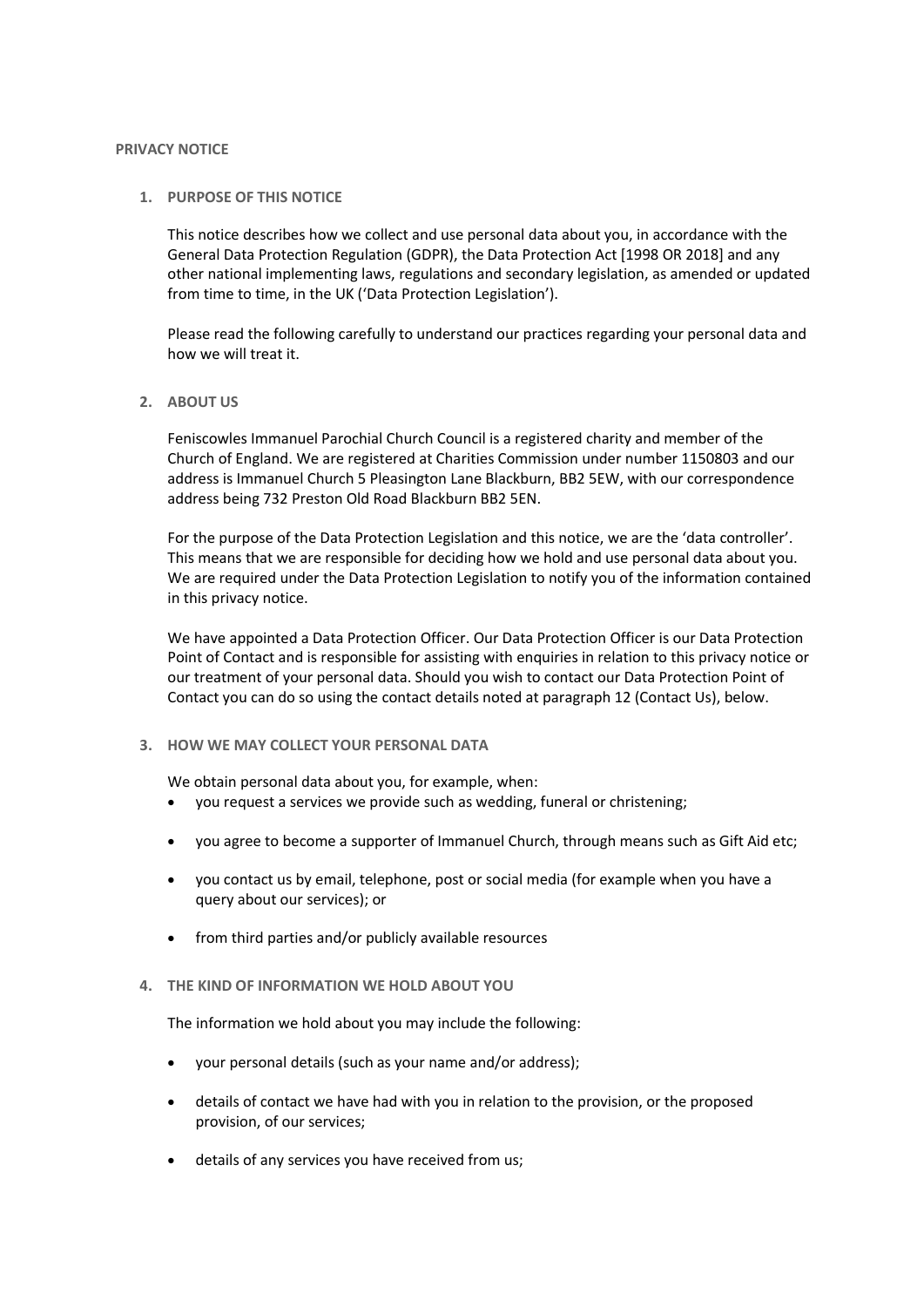- our correspondence and communications with you;
- information about any complaints and enquiries you make to us;
- information from research, surveys, and marketing activities;
- Information we receive from other sources, such as publicly available information, information.

# **5. HOW WE USE PERSONAL DATA WE HOLD ABOUT YOU**

We may process your personal data for purposes necessary for the performance of our contract with you and to comply with our legal obligations.

We may process your personal data for the purposes necessary for the performance of our service to you.

We may process your personal data for the purposes of our own legitimate interests provided that those interests do not override any of your own interests, rights and freedoms which require the protection of personal data. This includes processing for marketing, business development, statistical and management purposes.

We may process your personal data for certain additional purposes with your consent and in these limited circumstances where your consent is required for the processing of your personal data then you have the right to withdraw your consent to processing for such specific purposes.

Please note that we may process your personal data for more than one lawful basis depending on the specific purpose for which we are using your data.

# **Situations in which we will use your personal data**

We may use your personal data in order to:

- carry out our obligations arising from any agreements entered into between you and us (which will most usually be for the provision of our services);
- provide you with information related to our services and our events and activities that you request from us or which we feel may interest you, provided you have consented to be contacted for such purposes;
- seek your thoughts and opinions on the services we provide; and
- notify you about any changes to our services.

In some circumstances we may anonymise or pseudonymise the personal data so that it can no longer be associated with you, in which case we may use it without further notice to you.

If you refuse to provide us with certain information when requested, we may not be able to perform the contract we have entered into with you. Alternatively, we may be unable to comply with our legal or regulatory obligations.

We may also process your personal data without your knowledge or consent, in accordance with this notice, where we are legally required or permitted to do so.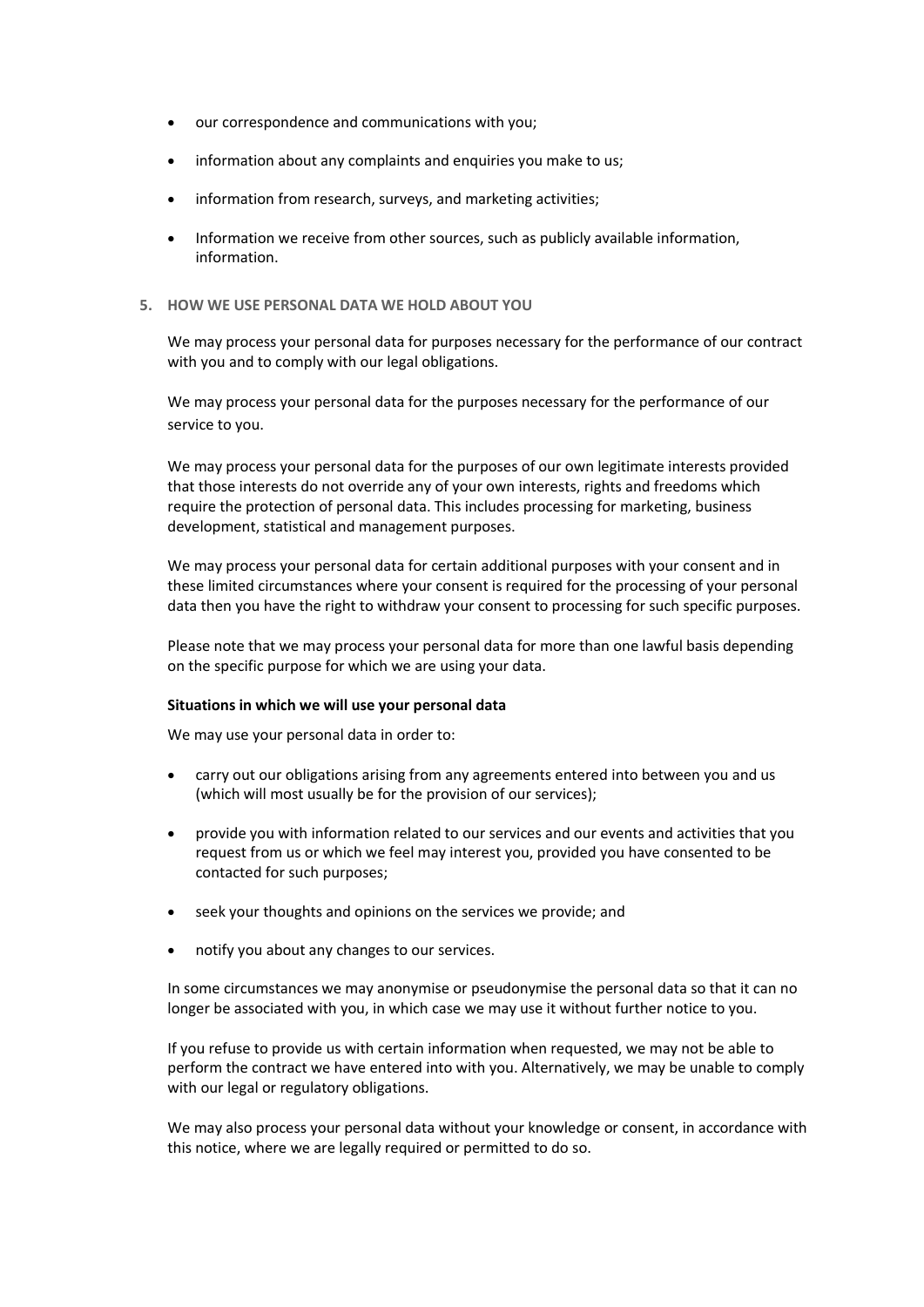# **Data retention**

We will only retain your personal data for as long as is necessary to fulfil the purposes for which it is collected.

When assessing what retention period is appropriate for your personal data, we take into consideration:

- the requirements of the services provided;
- any statutory or legal obligations;
- the purposes for which we originally collected the personal data;
- the lawful grounds on which we based our processing;
- the types of personal data we have collected;
- the amount and categories of your personal data; and
- whether the purpose of the processing could reasonably be fulfilled by other means.

#### **Change of purpose**

Where we need to use your personal data for another reason, other than for the purpose for which we collected it, we will only use your personal data where that reason is compatible with the original purpose.

Should it be necessary to use your personal data for a new purpose, we will notify you and communicate the legal basis which allows us to do so before starting any new processing.

**6. DATA SHARING**

# **Why might you share my personal data with third parties?**

We will share your personal data with third parties where we are required by law, where it is necessary to administer the relationship between us or where we have another legitimate interest in doing so.

# **7. TRANSFERRING PERSONAL DATA OUTSIDE THE EUROPEAN ECONOMIC AREA (EEA)**

We will not transfer the personal data we collect about you outside of the EEA.

**8. DATA SECURITY**

We have put in place commercially reasonable and appropriate security measures to prevent your personal data from being accidentally lost, used or accessed in an unauthorised way, altered or disclosed. In addition, we limit access to your personal data to those employees, volunteers and other third parties who have a business need to know. They will only process your personal data on our instructions and they are subject to a duty of confidentiality.

We have put in place procedures to deal with any suspected data security breach and will notify you and any applicable regulator of a suspected breach where we are legally required to do so.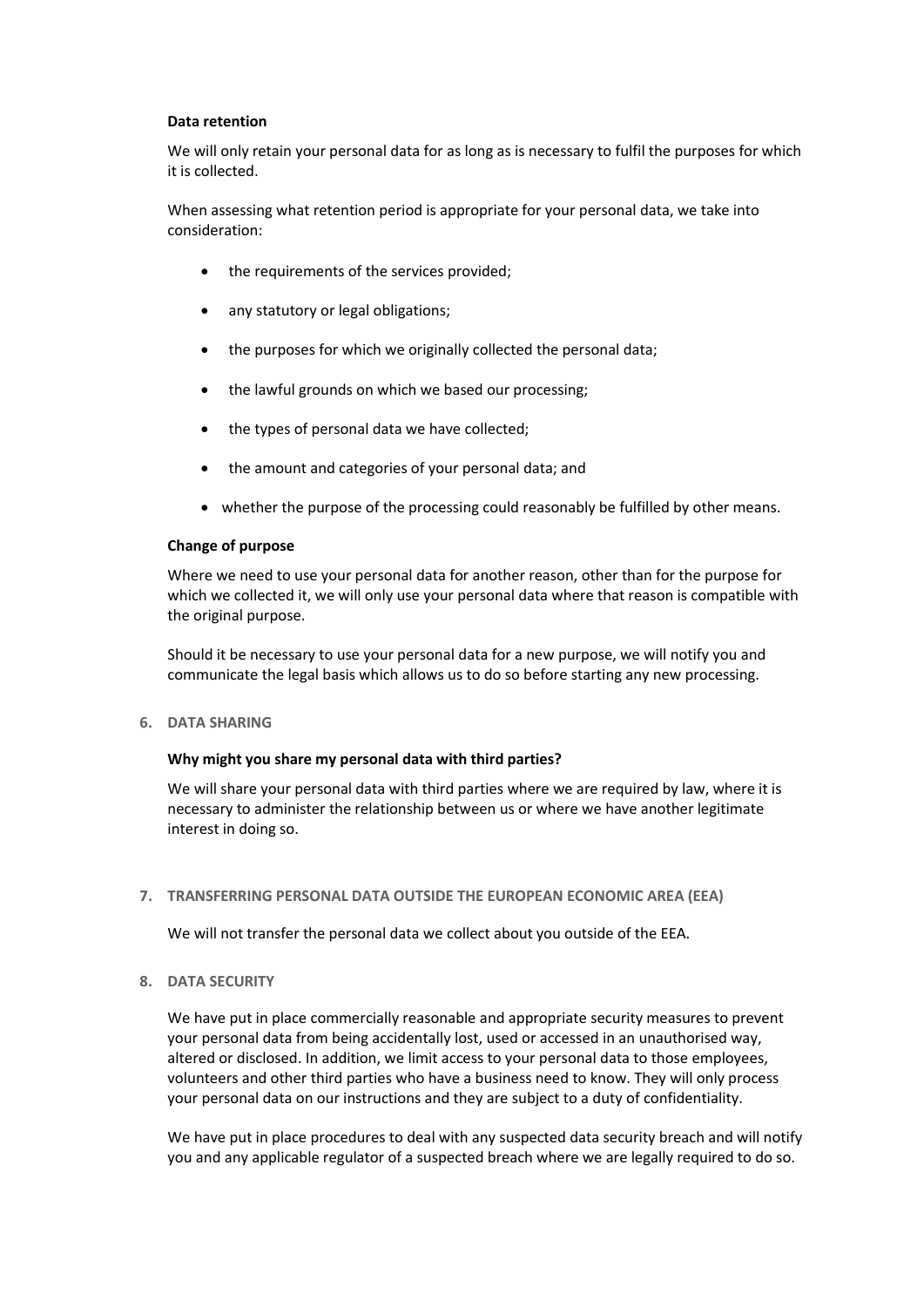# **9. RIGHTS OF ACCESS, CORRECTION, ERASURE, AND RESTRICTION**

#### **Your duty to inform us of changes**

It is important that the personal data we hold about you is accurate and current. Should your personal information change, please notify us of any changes of which we need to be made aware by contacting us, using the contact details below.

#### **Your rights in connection with personal data**

Under certain circumstances, by law you have the right to:

- Request access to your personal data. This enables you to receive details of the personal data we hold about you and to check that we are processing it lawfully.
- Request correction of the personal data that we hold about you.
- Request erasure of your personal data. This enables you to ask us to delete or remove personal data where there is no good reason for us continuing to process it. You also have the right to ask us to delete or remove your personal data where you have exercised your right to object to processing (see below).
- Object to processing of your personal data where we are relying on a legitimate interest (or those of a third party) and there is something about your situation which makes you want to object to processing on this basis. You also have the right to object where we are processing your personal information for direct marketing purposes.
- Request the restriction of processing of your personal data. This enables you to ask us to suspend the processing of personal data about you, for example if you want us to establish its accuracy or the reason for processing it.
- Request the transfer of your personal data to you or another data controller if the processing is based on consent, carried out by automated means and this is technically feasible.

If you want to exercise any of the above rights, please contact our Data Protection Officer P Entwistle at philenty@btopenworld.com

You will not have to pay a fee to access your personal data (or to exercise any of the other rights). However, we may charge a reasonable fee if your request for access is clearly unfounded or excessive. Alternatively, we may refuse to comply with the request in such circumstances.

We may need to request specific information from you to help us confirm your identity and ensure your right to access the information (or to exercise any of your other rights). This is another appropriate security measure to ensure that personal information is not disclosed to any person who has no right to receive it.

#### **10. RIGHT TO WITHDRAW CONSENT**

In the limited circumstances where you may have provided your consent to the collection, processing and transfer of your personal data for a specific purpose (for example, in relation to direct marketing that you have indicated you would like to receive from us), you have the right to withdraw your consent for that specific processing at any time. To withdraw your consent, please contact our Data Protection Officer P Entwistle at philenty@btopenworld.com.